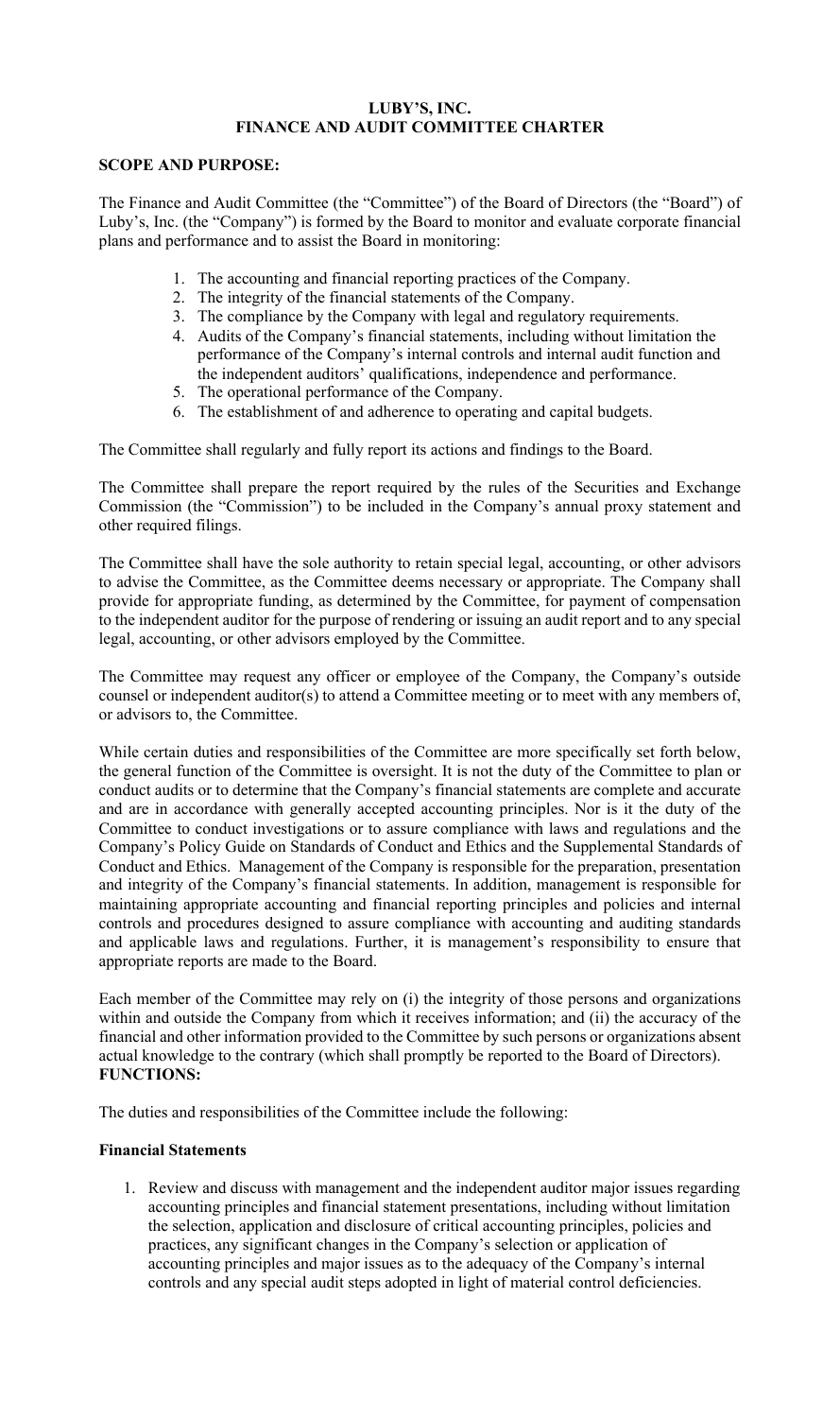- 2. Review and discuss with management and the independent auditor quarterly reports from the independent auditor addressing:
	- a. all critical accounting policies and practices used by the Company;
	- b. all alternative accounting treatments of financial information within generally accepted accounting principles that have been discussed with management, including the ramifications of the use of such alternative disclosures and treatments and the treatment recommended by the independent auditor; and
	- c. other material written communications between the accounting firm and management of the Company.

Review any reports on such topics or similar topics prepared by management. Discuss with the independent auditor any material issues raised in such reports.

- 3. Review and discuss with management and the independent auditor the Company's annual audited financial statements, including the Company's disclosures under "Management's Discussion and Analysis of Financial Condition and Results of Operations," and recommend to the Board each year whether or not the audited consolidated financial statements should be included in the company's annual report on Form 10-K.
- 4. Review and discuss with management and the independent auditor the Company's quarterly financial statements, including the Company's disclosures under "Management's Discussion and Analysis of Financial Condition and Results of Operations," prior to the filing of its Form 10-Q, including the results of the independent auditor's review of the quarterly financial statements.
- 5. Review and discuss with management and the independent auditor the effect of any offbalance sheet transactions, arrangements, obligations (including contingent obligations) and any other relationships of the Company with unconsolidated entities that may have a current or future material effect on the Company's financial statements.
- 6. Review and discuss with management the effect of regulatory and accounting initiatives, as well as off-balance sheet structures, on the financial statements of the Company.
- 7. Review the asset/liability valuation methods used by management. Such review should include, but not be limited to, a review of reports concerning nonproducing assets and the adequacy of reserve balances.
- 8. Review an analysis prepared by management and the independent auditor of significant financial reporting issues and judgments made in connection with the preparation of the Company's financial statements.
- 9. Review the Company's tax status, including the status of tax reserves and significant tax planning issues.
- 10. Review legal, regulatory, and tax matters that may have a material impact on the financial statements, related compliance policies and programs and reports received from regulators and provide a summary to the Board.
- 11. Discuss generally the types of information to be disclosed and the presentation to be made in earnings releases, including the use of "pro forma" or "adjusted" non-GAAP information, as well as financial information and earnings guidance (if any) given to analysts and rating agencies.
- 12. Review and discuss with management the audits of other financial statements filed by the Company, including the audit of the Luby's Savings and Investment Plan.

#### **Oversight of the Relationship with the Independent Auditors**

1. Appoint, retain, terminate and replace the independent auditors, subject, if applicable, to shareholder ratification. The independent auditors shall report directly to the Committee.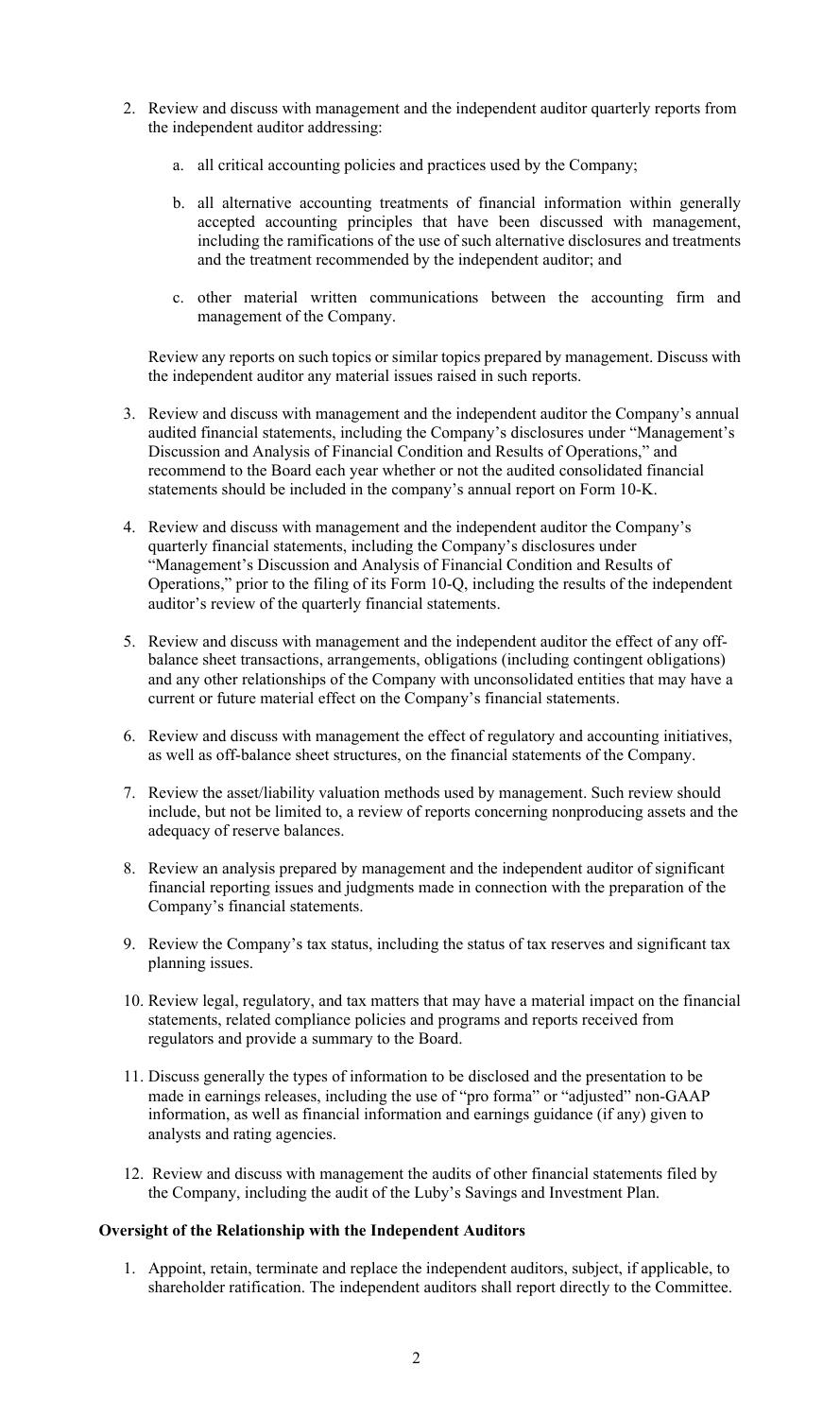- 2. Resolve disagreements between management and the independent auditors.
- 3. Approve all audit engagement fees and terms and all significant non-audit engagements with the independent auditors.
- 4. Preapprove all auditing services and permitted non-audit services (including the fees and terms thereof) to be performed for the Company by its independent auditors, subject to the de minimis exceptions for non-audit services described in Section  $10A(i)(1)(B)$  of the Securities Exchange Act of 1934, as amended (the "Exchange Act"), which are approved by the Committee prior to the completion of the audit.
- 5. Review annually a report by the independent auditor describing:
	- a. The firm's internal quality-control procedures.
	- b. Any material issues raised by the most recent internal quality-control review or peer review of the firm or by any inquiry or investigation by governmental or professional authorities, within the preceding five years, respecting one or more independent audits carried out by the firms and any steps taken to deal with such issues.
	- c. All relationships between the independent auditors and the Company.

Discuss with the independent auditor any issues or relationships disclosed in such report that, in the judgment of the Committee, may have an impact on the competence or independence of the independent auditor.

- 6. Review the external and internal audit scopes and plans and the coordination of internal and external audit efforts to ensure completeness, reduction of redundant efforts and the effective use of audit resources. Review any changes required in the planned scope of the internal audit plan.
- 7. Review and evaluate independent audit reports, including the matters related to the conduct of the audits which are to be communicated to the Committee under generally accepted auditing standards.
- 8. Review and evaluate the lead partners of the independent auditor teams.
- 9. Ensure the regular rotation of the audit partners as required by law and consider whether, in order to assure continuing auditor independence, there should be regular rotation of the audit firms themselves.
- 10. Actively engage in a dialogue with the independent auditors with respect to any disclosed relationships or services that may impact the objectivity and independence of the independent auditors and recommend that the Board take appropriate action in response to the independent auditor's report to satisfy itself of the independent auditors' independence.
- 11. Review and discuss with the independent auditors:
	- a. Accounting adjustments that were identified or proposed by the independent auditors and were not implemented.
	- b. Any problems or difficulties the independent auditors encountered in the course of the audit work and management's response thereto, including without limitation any restrictions on the scope of the independent auditors' activities or on access to requested information and any significant disagreements with management.
	- c. The responsibilities, budget, and staffing of the Company's internal audits.
	- d. Assurance from the independent auditor that section  $10A(b)$  of the Exchange Act, which refers to "Required Response to Audit Discoveries," has not been implicated.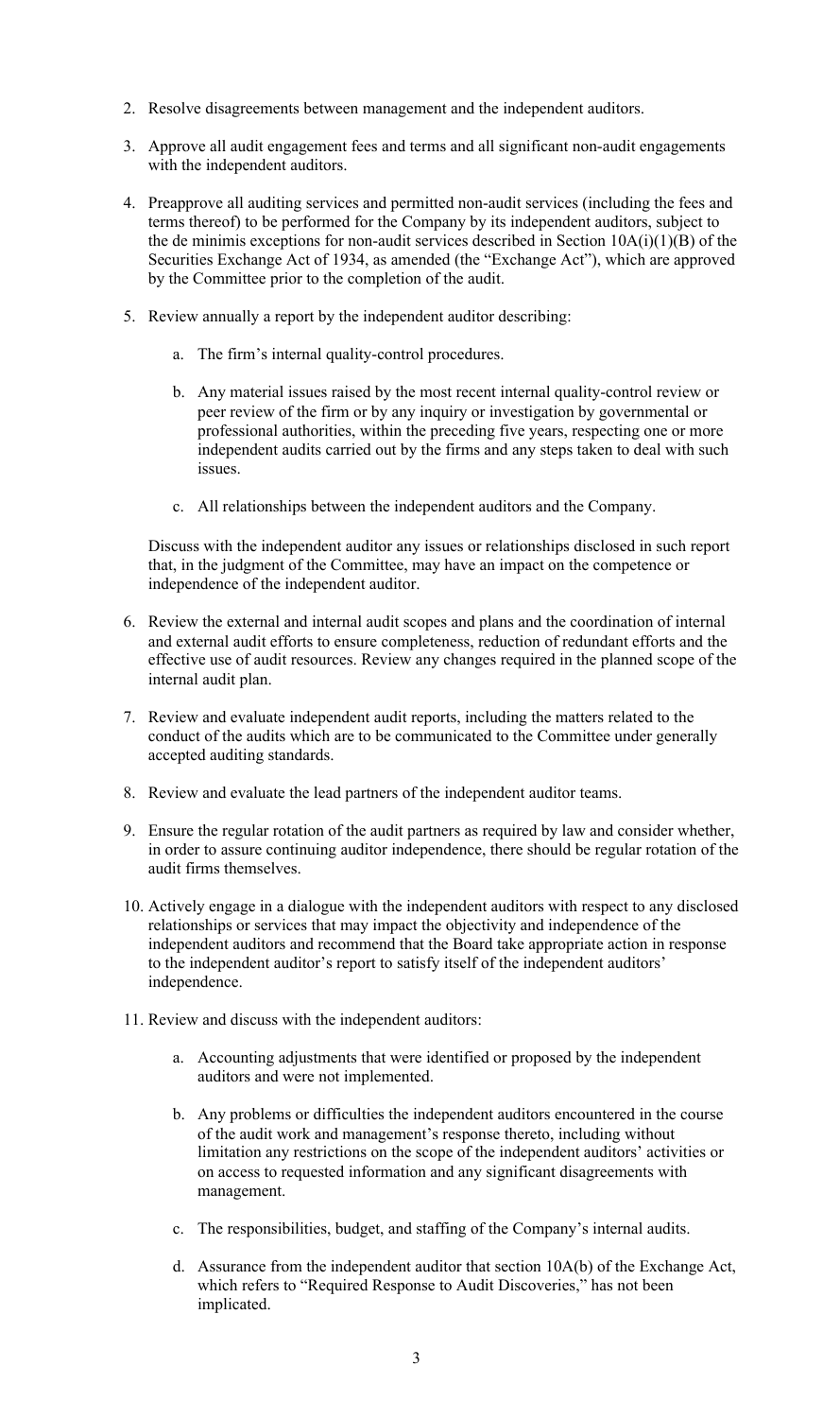- e. Communications between the audit teams and the firms' national offices relating to auditing or accounting issues presented by the engagements.
- f. Any "management letter" or "internal control letter" issued or proposed to be issued by the independent auditors to the Company and any other material written communications between the independent auditors and the management.
- g. Internal audit compliance with the Institute of Internal Auditors' Standards for the Professional Practice of Internal Auditing (Standards).
- 12. Taking into consideration the views of the internal auditors and management, annually review and evaluate the qualifications, performance and independence of the independent auditors and the senior members of the independent auditor teams. The Committee's review and evaluation shall take into consideration, among other things, the rotation of the lead audit and reviewing partners, the disclosures of the independent auditors required by Independent Standards Board Standard No. 1, the adequacy of the auditor's quality controls and whether the provision of non-audit services is compatible with maintaining the auditors' independence. The Committee shall report its conclusions to the Board.
- 13. Periodically meet with the engagement partners having responsibility for the Company's account and, in all cases, meet with the managing partner when such responsibility passes to another partner.
- 14. Set clear hiring policies for employees and former employees of the independent auditors. At a minimum, ensure compliance with the "cooling-off" period required by the rules and regulations of the Commission.
- 15. Discuss with the national offices of the independent auditors issues on which they were consulted by the Company's audit team and matters of audit quality and consistency, if needed.
- 16. Meet with the independent auditors prior to the audit to discuss the planning and staffing of the audit.

# **Oversight of the Internal Audit Function**

- 1. Review the independence of the internal audit department and the ability of the department to raise issues to the appropriate level of authority, including direct access to the chief executive officer.
- 2. Ensure that the internal audit function, in addition to its support of the chief financial officer and chief executive officer, is responsive to the needs of the Committee and ultimately the Board; direct access between the Board and the Committee and the director of internal audit must be preserved by the Committee and recognized by management.
- 3. Review the responsibilities, organizational structure, budget, and qualifications of the internal audit function. Discuss with the independent auditor and management, the internal audit department's responsibilities, budget, and staffing and any changes in the planned scope of the internal audit.
- 4. Review and approve any recommendation from management to reassign, appoint, replace, or dismiss the director of internal audit.
- 5. Review the significant reports to management prepared by the internal auditing department and management's responses.
- 6. At least annually, review and assess the adequacy of the internal audit charter and recommend any proposed revisions to the Board for approval.

# **Risk Management**

1. Review, analyze and recommend for approval to the Board, management's policies and plans regarding: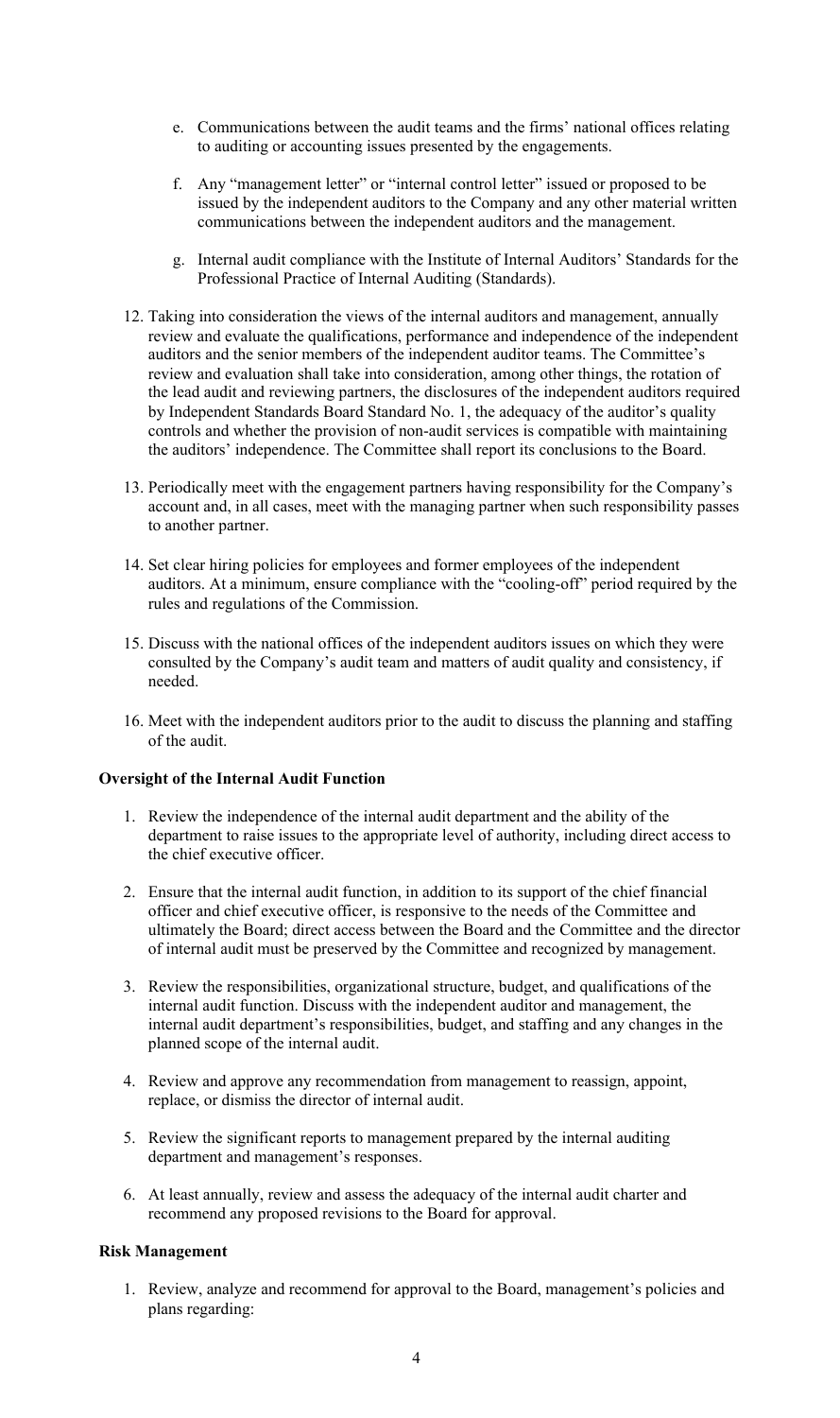- a. Financial management, including but not limited to major acquisitions, investments, capital expenditures, and credit facilities; and
- b. Business risk management, including credit risks, control risks, asset/liability management risks (such as nonproducing assets), regulatory risks (such as tax exposure items), operations risks, and management risks.
- 2. Review with the Company's counsel:
	- a. Any legal matter that could have a significant impact on the Company's financial statements or the Company's compliance policies.
	- b. The effectiveness of the Company's compliance program in detecting and preventing violations of law and the Company's code of conduct.
- 3. Establish procedures for the receipt, retention and treatment of complaints received by the Company regarding accounting, internal accounting controls or auditing matters and the confidential, anonymous submissions by employees or contractors of concerns regarding questionable accounting or auditing matters.
- 4. Review the Company's code of ethics for senior officers.
- 5. Review disclosures made to the Committee by the Company's CEO and CFO during their certification process for Form 10-K and Form 10-Q about any significant deficiencies in the design or operation of disclosure controls and internal controls over financial reporting or material weaknesses therein and any fraud involving management or other employees who have a significant role in the Company's internal controls.
- 6. At least annually, review and assess the adequacy of the charter of the Disclosure Committee and recommend proposed revisions to the CEO and CFO.

#### **Corporate Financial Status and Performance**

- 1. Review management's financial plans, projections and forecasts and report (with appropriate recommendations) to the Board.
- 2. Review and evaluate corporate financial performance on a periodic basis and ensure that management provides appropriately definitive periodic summaries to the Board.
- 3. Review proposed operating and capital budgets and propose such approval actions as are appropriate to the Board.
- 4. Review the Company's balance sheet at least quarterly and report findings to the Board.
- 5. Review and recommend approval to the Board of any planned issuance of debt and equity and the repurchase of any Company equity.
- 6. Review and approve adequacy and significant changes in the Company's bank credit agreement and report such findings and actions to the full Board.
- 7. Review plans to acquire or dispose of assets that in aggregate exceed \$5,000,000 in any fiscal year or any individual assets that exceed \$3,000,000.

#### **Finance and Audit Committee Performance**

- 1. Annually review and assess the adequacy of the Committee's charter and recommend any proposed revisions to the Board for approval.
- 2. Annually review and update the working Addendum, and ensure it is used during the year.
- 3. At least annually, perform a self-assessment of Committee performance with assistance from and share results with the Nominating and Corporate Governance Committee.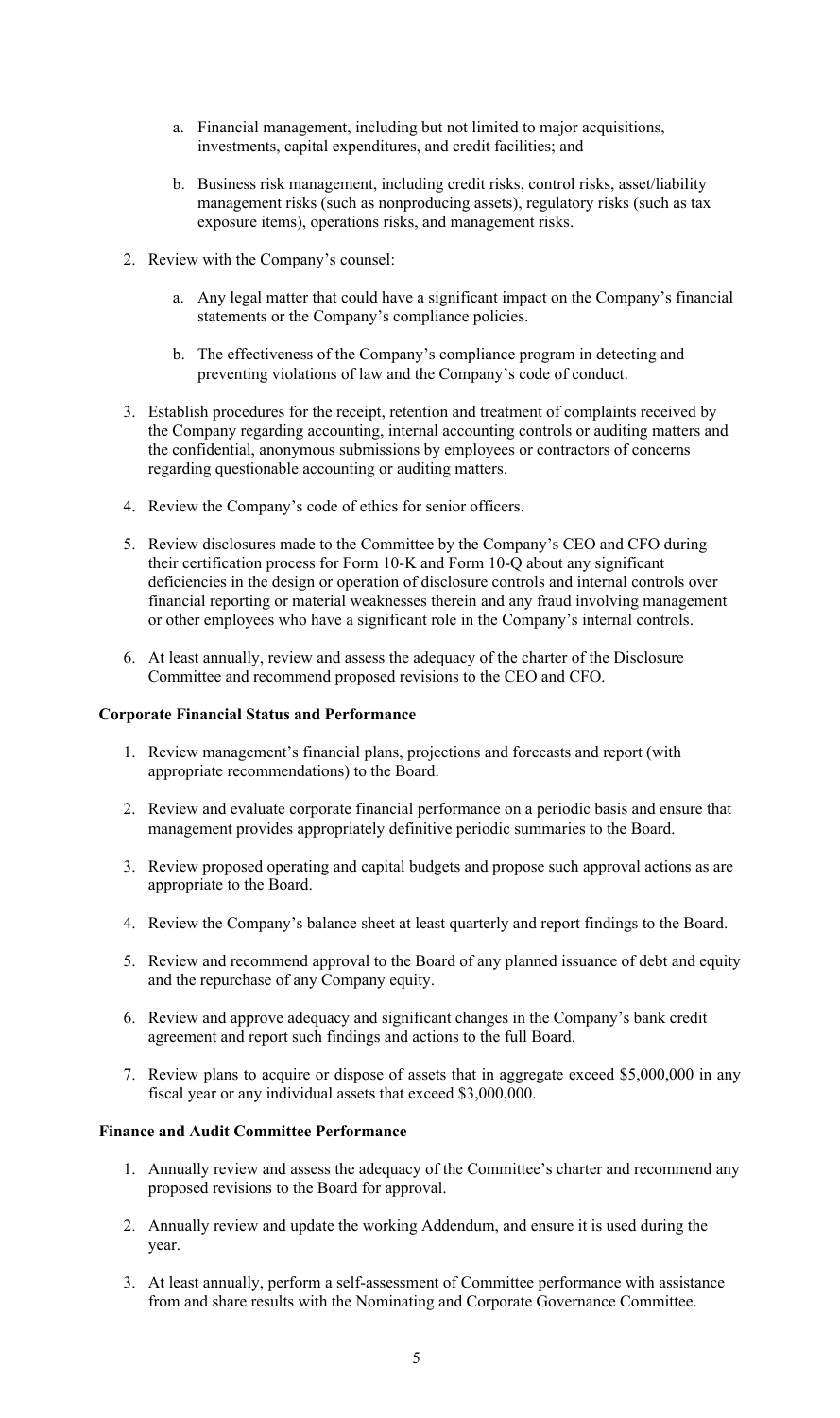4. Perform any other activities consistent with this charter, the Company's by-laws and certificate of incorporation as the Committee or the Board deems necessary or appropriate.

# **SEC Reports**

- 1. Review all financial reports required by the rules of the Commission and/or the New York Stock Exchange to be included in the Company's annual proxy statement.
- 2. Review the periodic filings required under the rules of the Commission with management and the independent auditor prior to filing.
- 3. Review with management and the independent auditor any correspondence with regulators or government agencies and any employee complaints or published reports that raise material issues regarding the Company's financial statements or accounting policies.
- 4. Review and discuss with management and the independent auditor any pro forma information proposed to be included in the Company's financial statements or any other public disclosure.
- 5. Obtain reports from management, the Director of Internal Audit and the independent auditor that the Company and its subsidiary/affiliated entities are in conformity with applicable legal requirements. Review reports and disclosures of insider and affiliated party transactions. Advise the Board with respect to the Company's policies and procedures regarding compliance with applicable laws and regulations.

#### **Other Responsibilities**

1. Perform any other activities consistent with this Charter, the Company's Bylaws and governing law, as the Committee or the Board deems necessary or appropriate.

# **DURATION**

The Committee shall continue in existence on a permanent basis until dissolved by the Board.

# **CHAIR**

The chair of the Committee shall be appointed by the Board with due consideration given to nominee(s) presented by the Nominating and Corporate Governance Committee.

# **MEMBERSHIP AND ORGANIZATION**

The Committee shall consist of at least three members. Each member shall meet the independence, experience, and financial literacy requirements of applicable rules and regulations, including, without limitation, the listing standards of the New York Stock Exchange, Section 10A(m)(3) of the Exchange Act and the rules and regulations of the Commission, as such are amended from time to time. In addition, at least one member shall qualify as an "audit committee financial expert" as that term is defined by rules and regulations of the Commission. Members shall not simultaneously serve on the audit Committees of more than two other public companies.

The members of the Committee shall be appointed by the Board following a recommendation of the Nominating and Corporate Governance Committee, at its next meeting following the annual meeting of shareholders and shall serve until the first meeting of the Board following the annual meeting of shareholders and until their successors are elected or until their earlier death, resignation, or removal, with or without cause, in the discretion of the Board. The Board shall elect a chair.

The Committee may form and delegate authority to a subcommittee or subcommittees, when appropriate, including the authority to preapprove the retention of the independent auditor for performance of audit and non-audit services not prohibited under Section 10A(g) of the Exchange